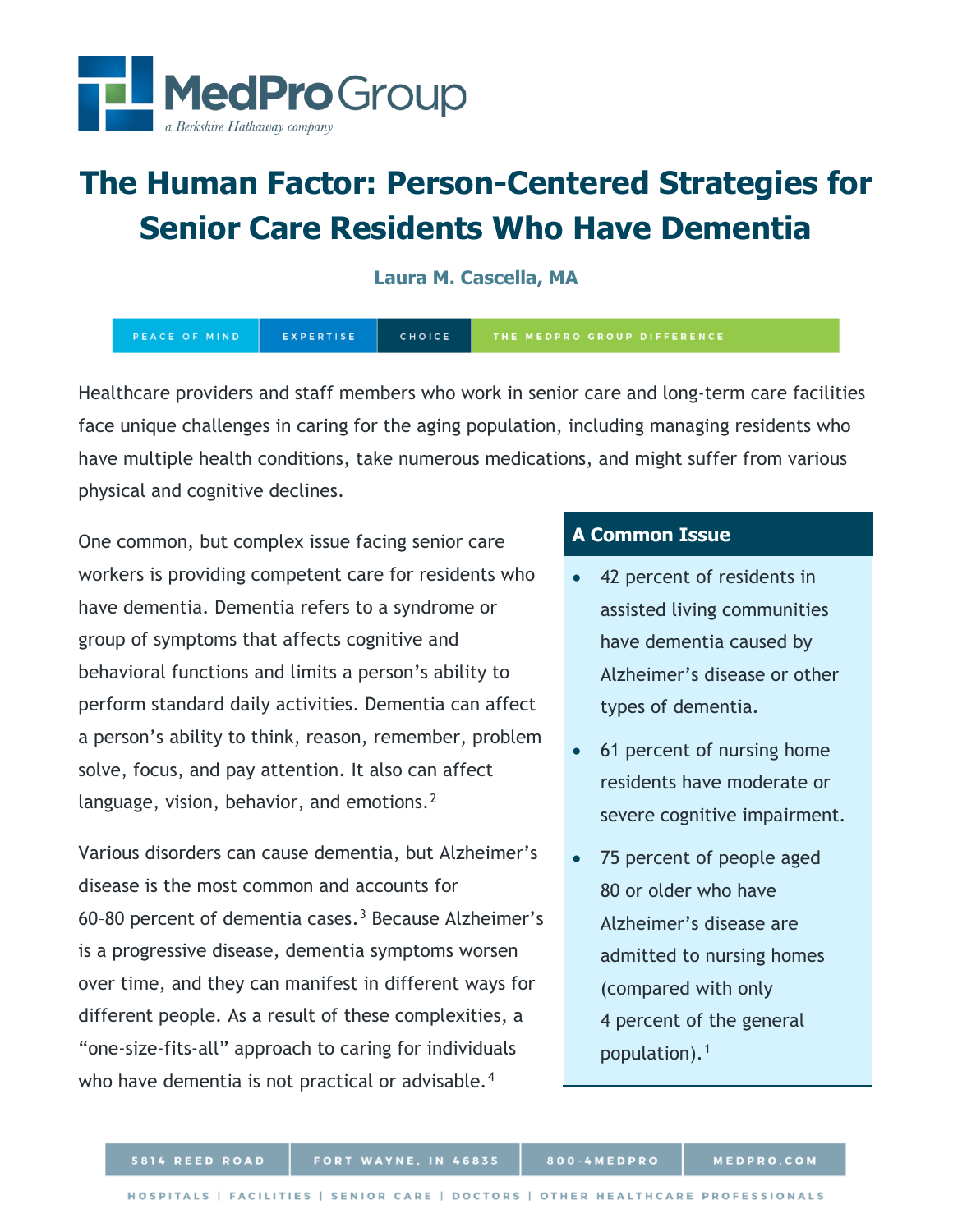Rather, senior care providers and staff members should strive to offer person-centered care – "a philosophy of care built around the needs of the individual and contingent upon knowing the person through an interpersonal relationship."[5](#page-13-2) This approach should consider each resident's symptoms, abilities, needs, and preferences.

Although the philosophy of person-centered care can seem expansive — and the reality of implementing this type of approach might seem daunting — senior care facilities can take strategic steps as part of everyday processes to work toward this goal. The following recommendations are intended to establish the foundation for offering person-centered care for residents who have dementia. Although this guidance is not all-inclusive, it provides fundamental considerations for senior care leaders, providers, and staff members.

#### **Learn as Much as Possible About New Residents**

The concept of person-centered care hinges on understanding individuals beyond their diagnoses and symptoms and developing meaningful interpersonal relationships. The opportunity to establish this rapport begins during the admissions process for new residents.

Senior care providers and staff members should gather as much first-hand information as possible from new residents about medical and family history; current symptoms; anticipated needs;



The concept of person-centered care hinges on understanding individuals beyond their diagnoses and symptoms and developing meaningful interpersonal relationships."

personal values, beliefs, and preferences; and relationships with family and people who play significant roles in residents' lives (significant others). This information can help the care team build a personal relationship with each resident, optimize the care planning process, and identify valuable ways to engage residents in their new surroundings.

Family and significant others also can provide important information about new residents, particularly if a resident is already experiencing moderate or significant cognitive or communication issues. They might be able to offer insight about a resident's personal and medical history, functional capabilities, values, personal preferences, and behaviors. Further, because family and significant others likely know the resident better than anyone else, they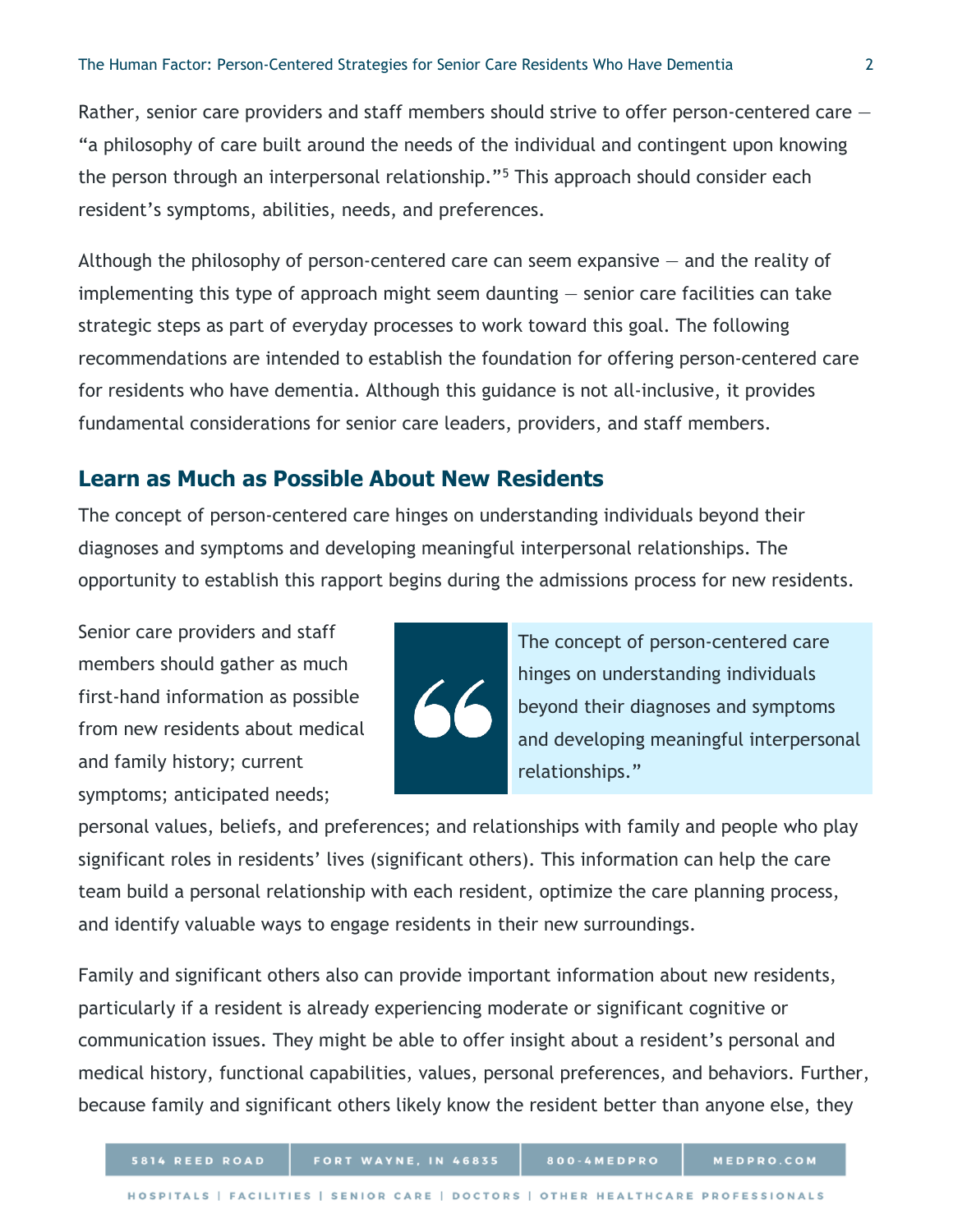also might have vital information about potential triggers for dementia-associated behaviors and methods that have proven successful in helping the resident cope with these symptoms.

In many cases, residents at senior care facilities do not have close family or significant others who can provide personal information. Residents who lack support networks present a challenge for senior care providers and staff members who are trying to learn vital details about each resident's life. In these cases, it might be helpful for senior care workers to do research about the time period and region in which the resident came of age. Although the information gathered from research will not be as personalized as what the resident or significant other could provide, it can still lend important insight into the resident's life, values, and preferences.

As part of the information-gathering process, senior care workers should consider not only what information to obtain, but also how it is obtained. An article about person-centered care planning and assessment in *The Alzheimer's Association 2018 Dementia Care Practice Recommendations* notes that "Personhood and relationship-based care align with assessment approaches that convey respect and seek to understand the subjective experience of the individual living with dementia."<sup>[6](#page-13-3)</sup> An approach that is engaging and respects the individual's preferences and beliefs helps establish the basis for personalized care and sets the appropriate tone for continued mutual respect and relationship-building.[7](#page-13-4)

#### **Conduct Routine Monitoring and Assessment**

The needs and abilities of people who have dementia change over time, but this "progression is not always linear or predictable."[8](#page-13-5) Consequently, ongoing assessment and monitoring of residents who have dementia is essential for providing a person-centered approach to care.

The Alzheimer's Association advocates for comprehensive assessments by a multidisciplinary team every 6 months and interim assessments as needed to help prioritize each resident's needs and identify new or worsening symptoms. The aforementioned dementia care recommendations note that "Frequency of assessment in residential long-term care is guided by regulation, including key times such as: upon admission, after return from a hospital stay, and with significant changes in condition, function or behavior."[9](#page-13-6)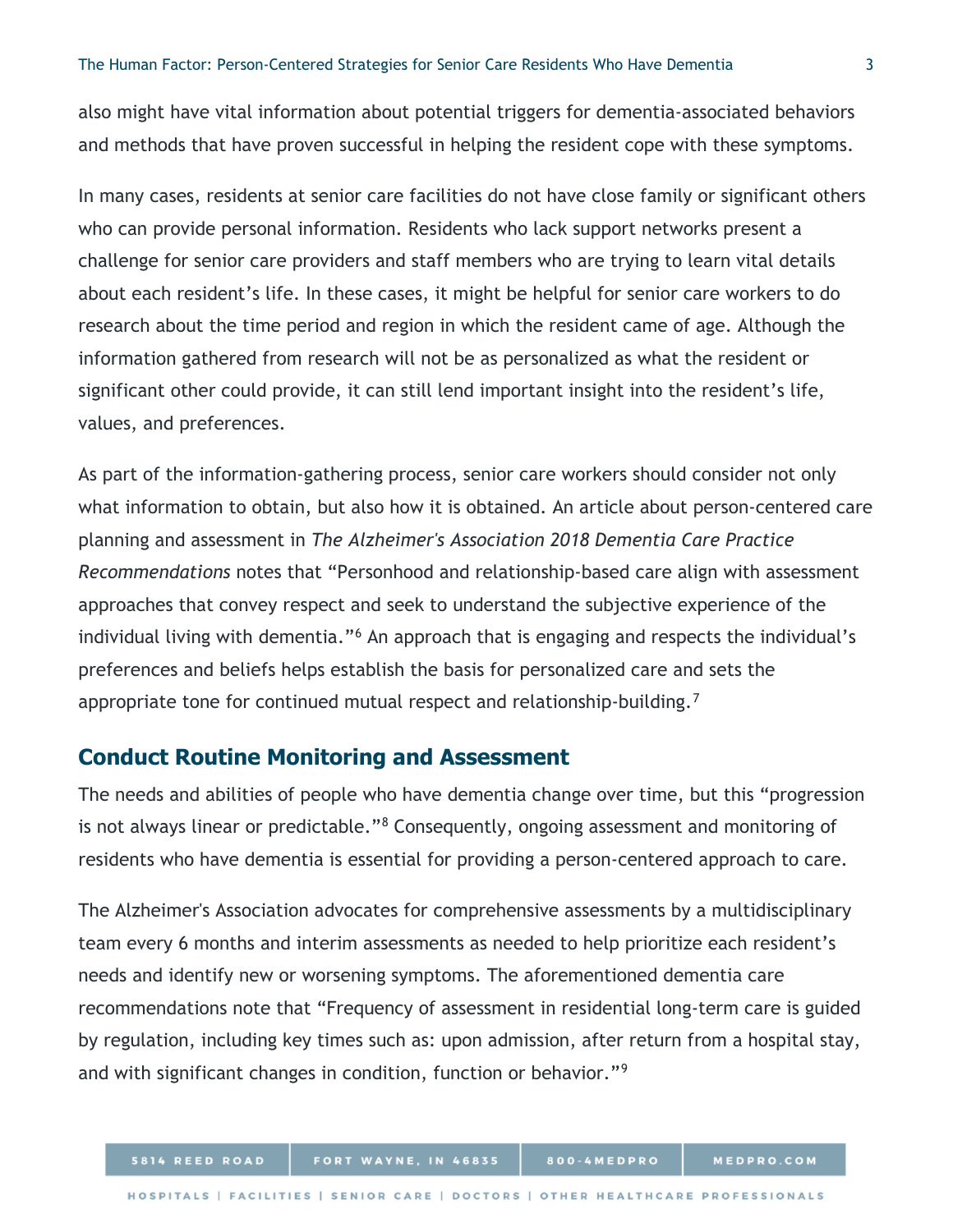#### **Initial Assessments**

Senior care facilities should implement a consistent monitoring method for newly admitted residents who have dementia. Adjusting to new surroundings, people, and routines can be disorienting in general, so initial assessment of new residents' behaviors might not adequately reflect their full cognitive and functional capabilities.

A monitoring protocol that occurs over an adjustment period (e.g., several weeks) and assesses factors such as daily functioning, cognition, comorbidities, behavioral issues, medication management, and personal relationships can offer more information about each resident's true needs and capabilities.<sup>[10](#page-13-7)</sup>

#### **Routine Assessments**

Routine assessments for residents are an opportunity to evaluate each individual's condition using reliable, valid tools to measure cognition, behavior, and function. The Alzheimer's Association identifies six areas that are essential components of assessment: cognitive status, functional abilities, behavioral symptoms, medical status, living environment, and safety. Research studies also have recommended assessing pain and using indicators for abuse or neglect.[11](#page-13-8)

Although collecting and documenting objective information about a resident's condition is imperative, assessments also are an opportunity to understand more about the individual's

subjective experience and to continue to forge a personal relationship with the resident and his/her family and significant others. "In a personcentered context, assessment begins with valuing the experience of being present with another human being, trying to understand that person's

5814 REED ROAD

Assessments . . . are an opportunity to understand more about the individual's subjective experience and to continue to forge a personal relationship with the resident and his/her family and significant others."

MEDPRO.COM

experience, and coming to know the uniqueness of the person."<sup>[12](#page-13-9)</sup> From this perspective, assessments provide a path to learning and understanding the characteristics, personal values, and relationships that define the individual.

800-4MEDPRO

FORT WAYNE, IN 46835

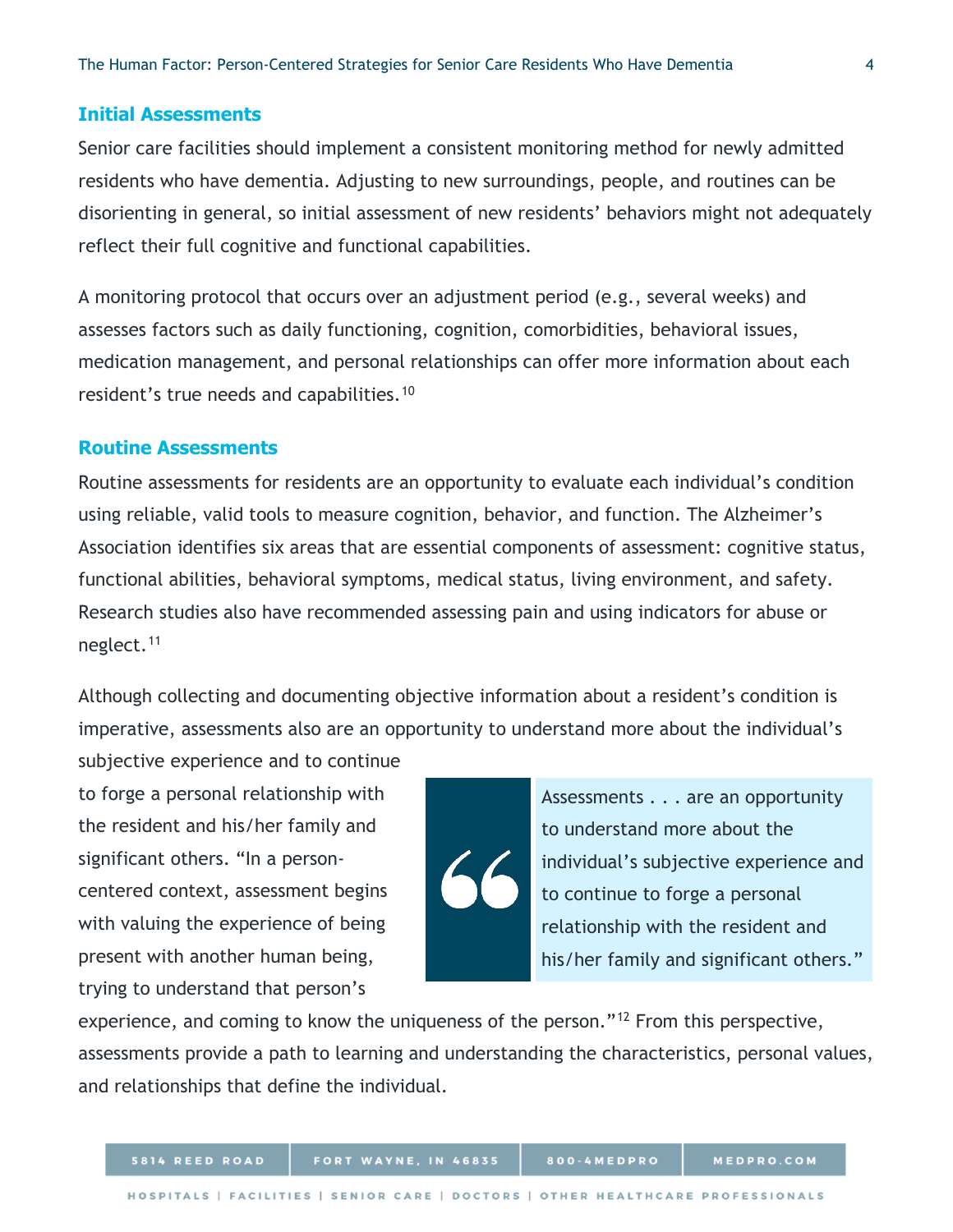Information obtained over the course of routine assessments can help shape future interactions and decisions, which can improve the quality of personalized care as the resident becomes less autonomous and requires more assistance.

### **Educate Providers and Staff**

Providing person-centered care for senior care residents who have dementia is possible only if providers and staff members have the necessary competencies and opportunities to translate their knowledge into practice. The basis of establishing a competent workforce involves strong leadership support for a culture of learning, sharing, and empathy.

Senior care leaders should advocate for and support comprehensive programs that educate providers and staff members about dementia; its causes; the ways in which it might progress; associated physical, behavioral, and psychological symptoms; the perceptions and experiences of people who have dementia; and the principles of, and strategies for delivering, personcentered care.

Further, because posttraumatic stress disorder is common in the aging population  $$ and individuals who have PTSD are more likely to develop dementia<sup>[13](#page-13-10)</sup>  $-$  education also should help build a trauma-informed culture. Organizations that have trauma-informed cultures acknowledge the impact of trauma, recognize its signs and symptoms, respond with trauma-informed policies and procedures, and resist practices that can retraumatize individuals.[14](#page-13-11)

Training and education related to dementia and trauma-informed care should be part of orientation and ongoing in-service trainings.

## **The Six Key Principles of a Trauma-Informed Approach**

- **1.** Safety
- **2.** Trustworthiness and transparency
- **3.** Peer support
- **4.** Collaboration and mutuality
- **5.** Empowerment, voice, and choice
- **6.** Cultural, historical, and gender issues

To learn more, see *[SAMHSA's Concept of](https://store.samhsa.gov/product/SAMHSA-s-Concept-of-Trauma-and-Guidance-for-a-Trauma-Informed-Approach/SMA14-4884.html)  [Trauma and Guidance for a Trauma-](https://store.samhsa.gov/product/SAMHSA-s-Concept-of-Trauma-and-Guidance-for-a-Trauma-Informed-Approach/SMA14-4884.html)[Informed Approach.](https://store.samhsa.gov/product/SAMHSA-s-Concept-of-Trauma-and-Guidance-for-a-Trauma-Informed-Approach/SMA14-4884.html)*

These trainings should encourage provider and staff collaboration across departments and disciplines to reinforce teamwork and consistency in the provision of care. Training also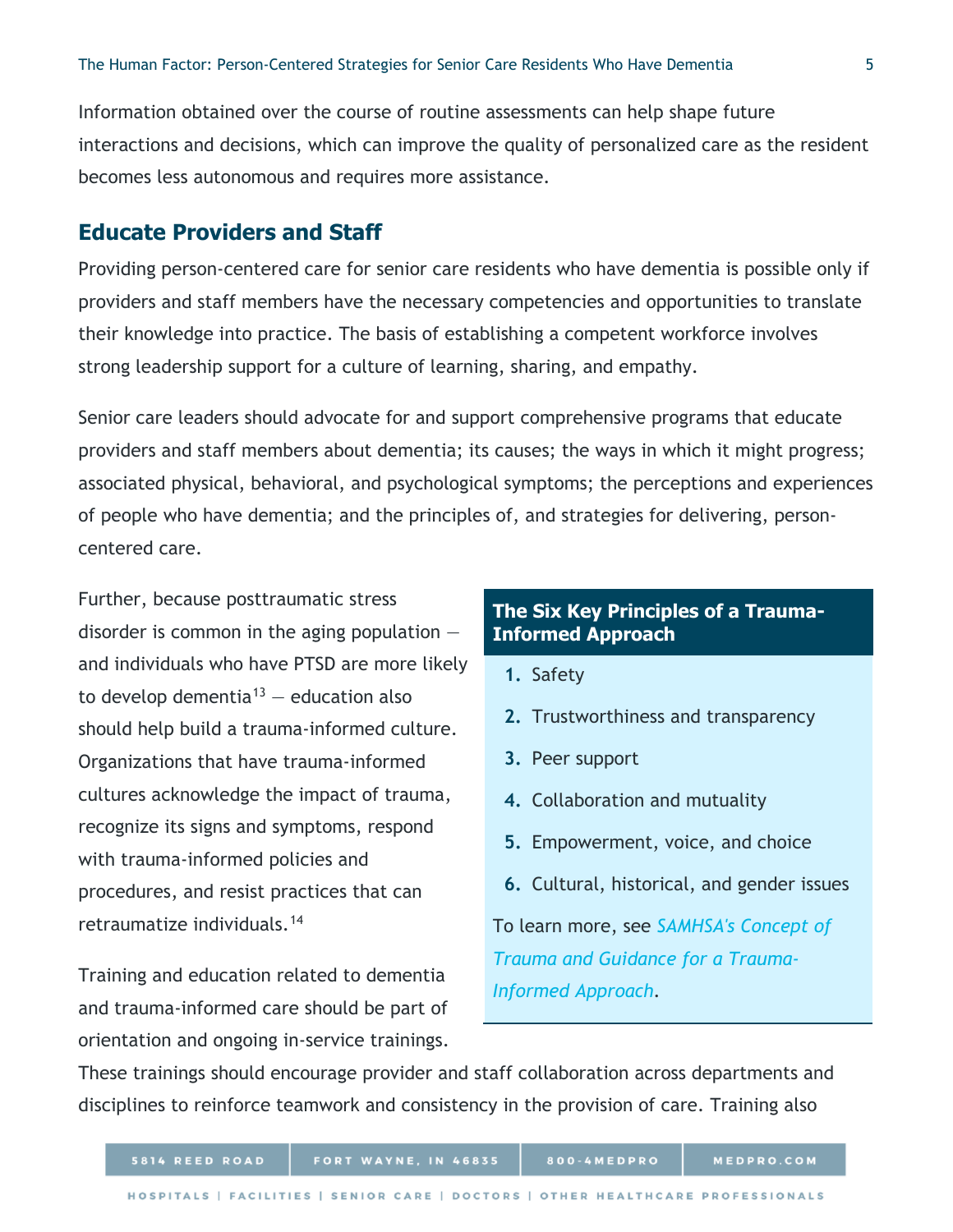should include a review of systems and techniques for sharing person-centered information about residents, such as values, beliefs, hobbies, personal preferences, and more.<sup>[15](#page-13-12)</sup>

A well-educated and knowledgeable staff can "help build strong relationships and trust between care providers and individuals living with dementia."[16](#page-13-13) In many instances, residents and their significant others will look to senior care providers and staff members for current information and guidance about Alzheimer's disease and dementia symptoms.

Other times, providers or staff members might be the first to notice early signs of dementia in a resident. Although qualified medical professionals should always be the ones to diagnose and treat Alzheimer's disease and dementia, properly educated senior care providers and staff members can:

- Help direct residents and their significant others to appropriate resources
- Encourage residents to follow through with medical appointments
- Help reduce fear and stigma associated with dementia
- Facilitate meaningful discussions about residents' goals, wishes, and expectations

Providing competent, person-centered care for residents who have dementia requires dedication, motivation, and meaningful effort, as well as a stable workforce that is not vulnerable to high turnover. Thus, in addition to advocating for and encouraging a learning environment, senior care leaders also must consider how best to support providers and staff members through adequate resources, flexibility, autonomy, recognition, and career development opportunities. "High performing leaders know that staff are the foundation of success, and when staff are valued, recognized, and feel served themselves, they in turn will more likely value and serve others."<sup>[17](#page-13-14)</sup>

#### **Emphasize the Concept of Self-Hood**

At the core of person-centered care is the tenet of self-hood  $-$  the qualities, values, beliefs, and ideas that establish individuality. High-quality, personalized care for residents who have dementia puts a strong emphasis on self-hood and empowering residents to have meaningful relationships and experiences.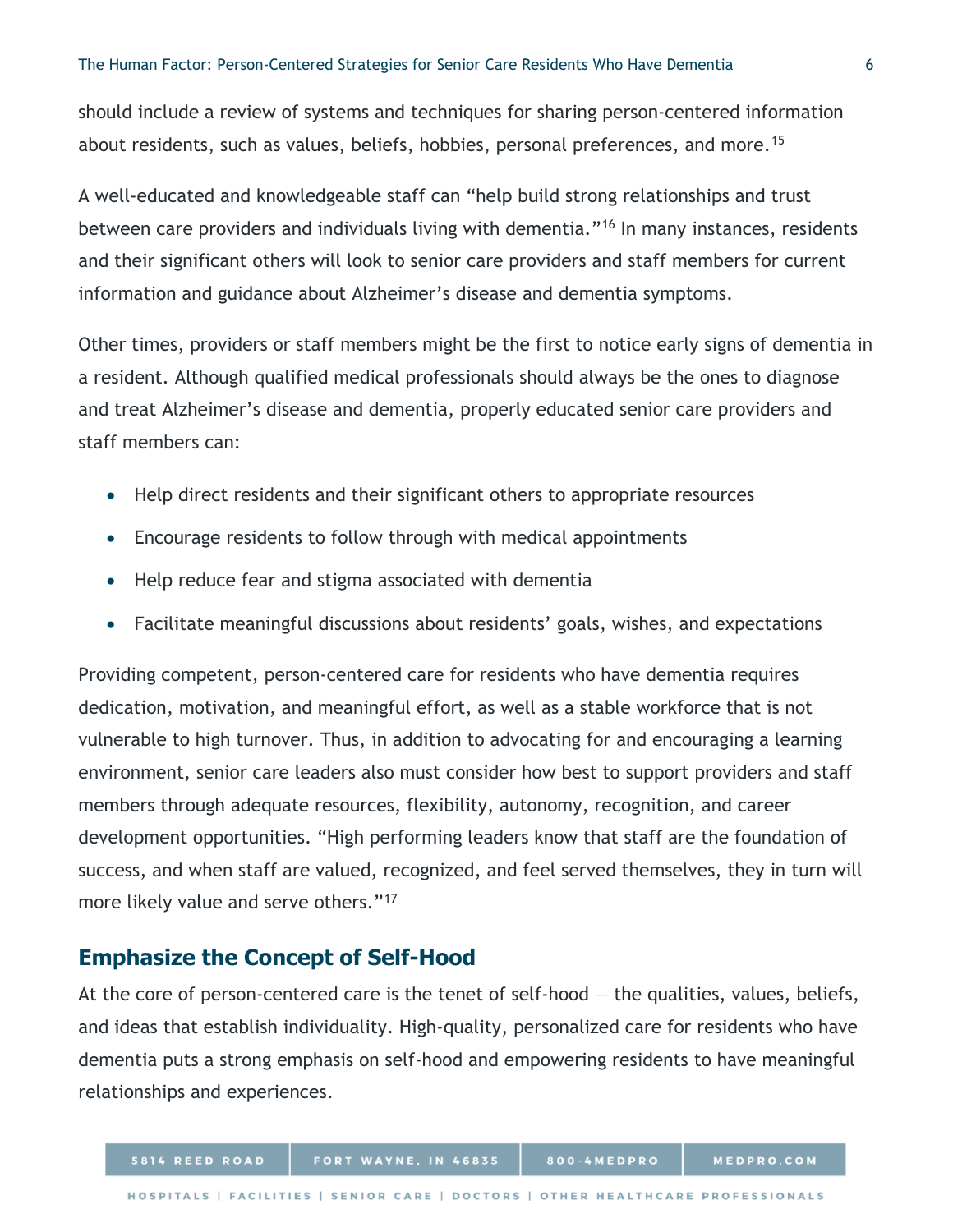Senior care providers and staff members who strive to provide exemplary care should understand that the concept of self-hood persists even as a resident's cognition and memory decline. In fact, "Researchers have found intact manifestations of selfhood in spite of significant cognitive impairments . . . it is not intact autobiographical memory that constitutes self or personal identity."[18](#page-13-15)

Senior care facilities can lay the groundwork for focusing on self-hood with the collection of detailed medical and personal information about residents (during admission, as part of assessments, and within the framework of ongoing care and interactions). Yet, merely collecting information  $-$  and sharing as appropriate  $-$  does not equate to person-centered care. Senior care leaders, providers, and staff members must find ways to use the information to develop a personalized approach to communicating with residents.

At the heart of a personalized communication strategy is understanding the resident's perspective and actions and accepting his/her reality rather than trying to reshape it. The Alzheimer's Association explains that doing so "recognizes behavior as a form of communication, thereby promoting effective and empathetic communication that validates

feelings and connects with the individual in his/her reality."[19](#page-13-16)

Senior care providers and staff members should attempt to gain a thorough understanding of residents' lives prior to their Alzheimer's and/or dementia



At the heart of a personalized communication strategy is understanding the resident's perspective and actions and accepting his/her reality rather than trying to reshape it."

diagnoses as well as the physical, emotional, and behavioral outcomes following diagnosis. This knowledge can help emphasize the concept of identity and foster compassion and empathy for each individual's experience.

When attempting to connect with residents in a personalized, compassionate, and empathetic manner, providers and staff members also should be careful to avoid communicating in ways that can actually depersonalize these encounters. Examples of depersonalization include talking to or treating the resident as if he/she is a child or infant; negative labeling of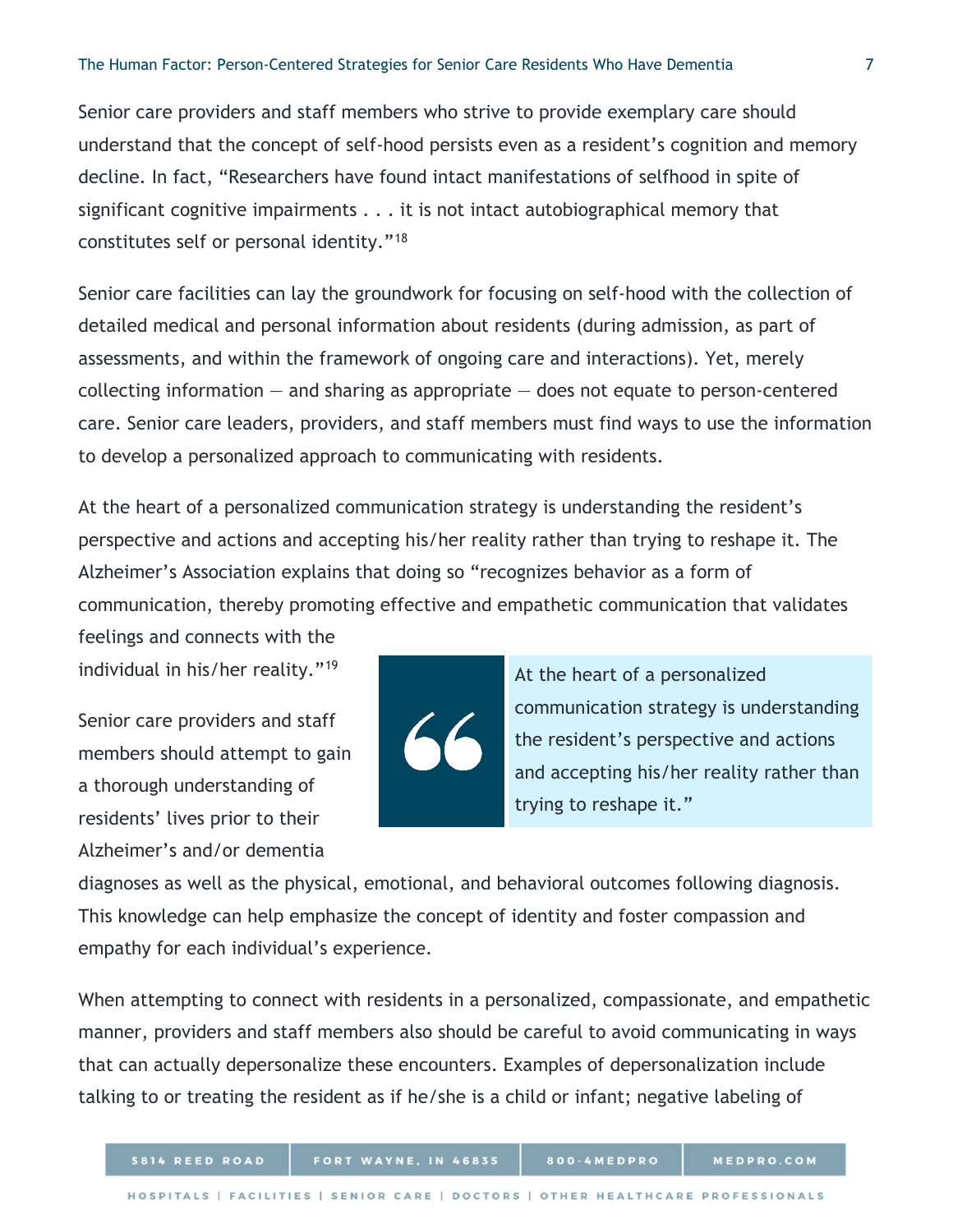dementia symptoms (e.g., "disruptive," "angry," or "inappropriate"), which can result in improper treatment and medication management<sup>20</sup>; objectification of the person because of his/her disease or symptoms; and treating the person as if he/she is not present or cannot understand.[21](#page-13-1)

#### **Focus on Ways to Empower Residents**

Empowering residents who have dementia to participate in daily decision-making, take an active role in care planning, and engage in meaningful and fulfilling activities is another important area of focus for person-centered care. However, as noted earlier, dementia progression is not linear or foreseeable.

Dementia symptoms and experiences will vary from person to person and over the course of time for each individual. For instance, a resident in an early stage of Alzheimer's disease might be mostly independent, able to actively participate in care planning, and capable of performing most activities of daily living (ADLs). Over months or years, those abilities will decline — what once were everyday tasks might require more effort and could potentially be harmful in the absence of adequate assistance.

Because of the uncertain progression of Alzheimer's and dementia, it is incumbent on senior care providers and staff members to work with residents and their significant others to

determine each resident's physical and cognitive capabilities and to balance the desire for independence with the need for safety.

When a resident is in an early stage of Alzheimer's disease or



It is incumbent on senior care providers and staff members to work with residents and their significant others to determine each resident's physical and cognitive capabilities and to balance the desire for independence with the need for safety."

has early symptoms of dementia, providers and staff members should directly ask him/her about the type of assistance required or desired, and seek feedback about care experiences. "This can be empowering for the individual living with dementia as it allows him/her to have a say in the type of support he/she wants to perform activities of daily living like bathing, dressing or eating."[22](#page-13-17)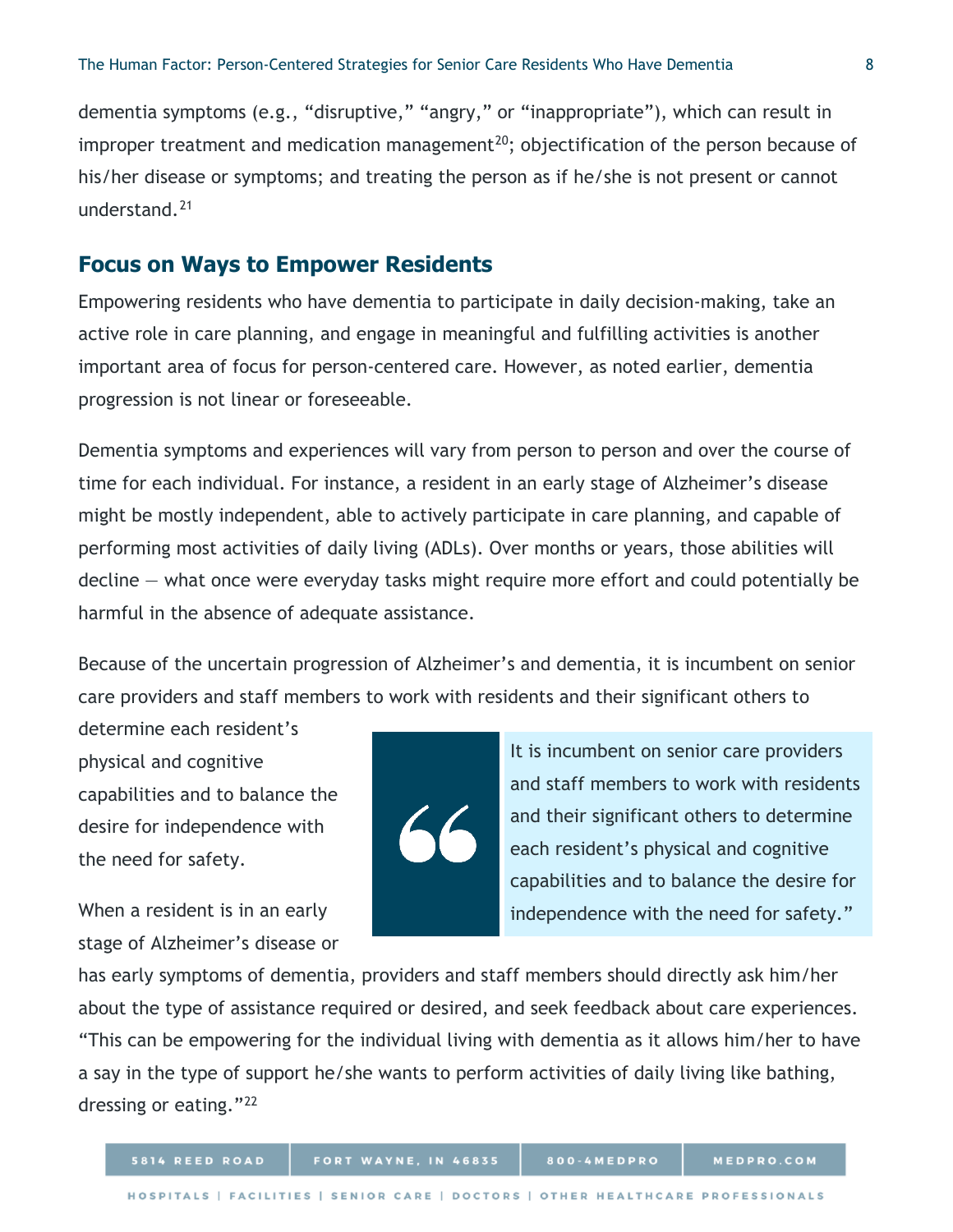Even as residents who have dementia become less autonomous, senior care providers and staff members can still find ways to empower these individuals. Examples include:

- Relying on nonverbal cues and behavior such as facial expressions, gestures, or behavioral and psychological symptoms — to help determine residents' needs and preferences.
- Allowing residents to have personal items, such as photos, blankets, pillows, plants, small pieces of furniture, and other items that have sentimental value. These personal touches can help create a comforting environment for residents who have dementia.
- Avoiding unnecessary restrictions, such as limiting residents' ability to perform ADLs for which they are physically and cognitively capable of doing. Although each individual's abilities will change over time, senior care workers should help maximize independence and allow "as much autonomy as possible, as opposed to automatically assuming that the resident is incapable of participating in any treatment planning or decision-making."[23](#page-13-18)
- Providing choices that emphasize shared decision-making and active engagement, such as asking residents to set their own sleep/wake schedules and make choices related to clothing, food, and activity options. Offering options helps residents feel a level of control in their daily living and helps providers and staff combat notions of infantilism.
- Offering activities that are designed to satisfy a variety of interests and a range of cognitive and physical ability levels. Meaningful activities can improve quality of life for senior care residents, reinforce independence, and help promote positive selfimage. For residents who have dementia, "Attention to individual interests and functional competencies in selecting activities is critical to increasing participation and positive experience."[24](#page-13-19)
- Encouraging social engagement. Healthy interactions with other human beings are a vital component of sound mental well-being for everyone, not just people who have dementia. However, individuals who suffer from dementia are at risk of feeling disconnected because of their diagnoses and symptoms.<sup>[25](#page-13-20)</sup> Offering these residents opportunities to socialize with other individuals who have similar interests (e.g.,

800-4MEDPRO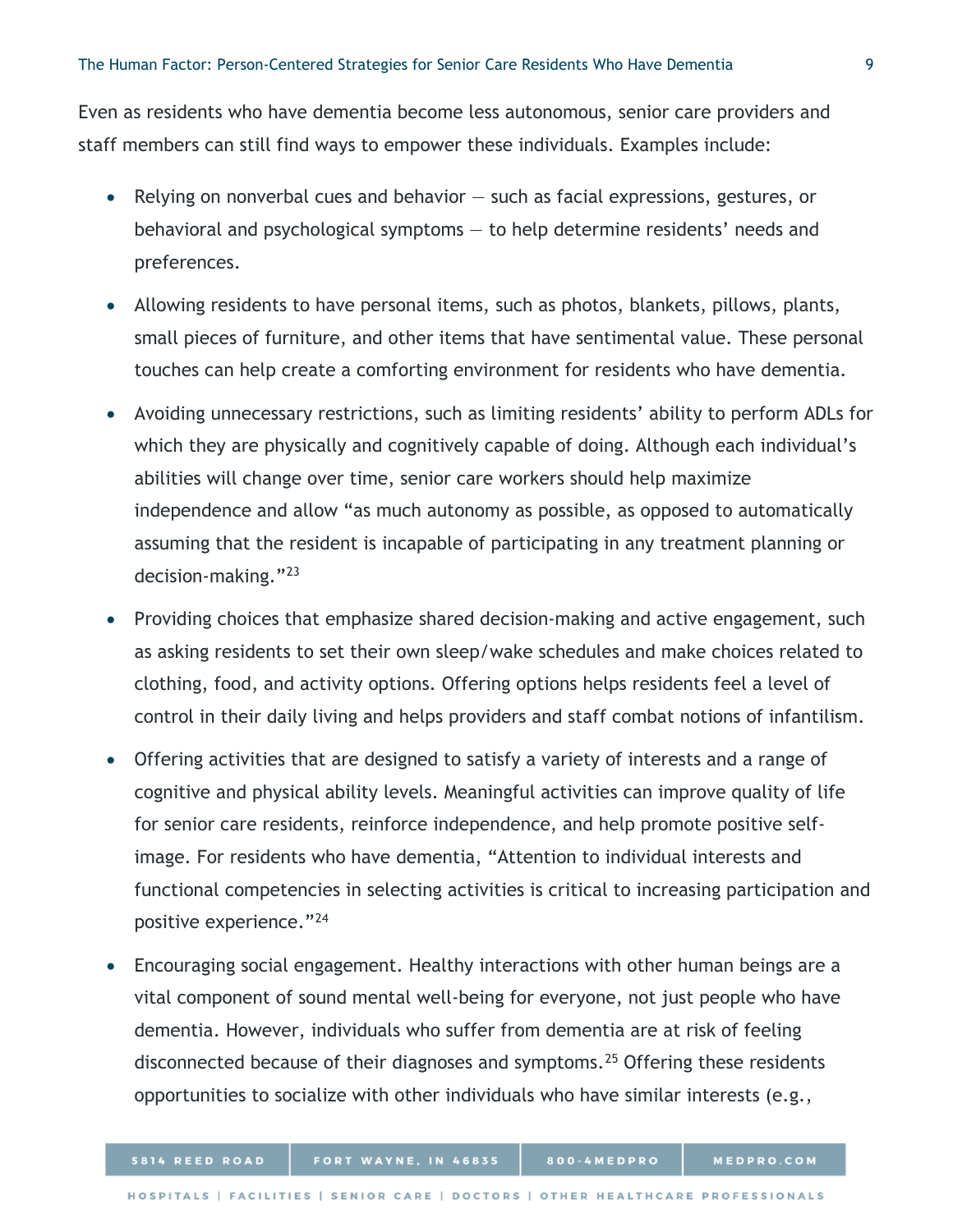gardening, music, painting, or dancing) or to share experiences with other people who are coping with dementia can foster feelings of acceptance, understanding, and engagement.

• Recognize special events and accomplishments. Although a diagnosis of Alzheimer's disease and the effects of dementia are life-changing, person-centered care techniques should emphasize that individuals can still have fulfilling experiences and meaningful relationships. Recognition of special events and individual accomplishments can reinforce positive feelings of self-hood and value and provide additional opportunities for social engagement.

In addition to finding ways to empower residents who have dementia, senior care providers and staff member also should be vigilant in monitoring and routinely assessing residents to determine new needs that arise and to find ways to balance autonomy and safety. Providers and staff members also should work closely with residents and their significant others  $-$  as well as with other health professionals (e.g., physical, occupational, and speech therapists) – to determine optimal care approaches that promote safe independence.

## **Improve Care Coordination**

Coordinating care is problematic across the healthcare spectrum because of the abundance of information, complex technologies, and competing priorities. Unfortunately, even small lapses in communication and information sharing can lead to significant errors and patient harm. For senior care residents who have dementia, the need for coordinated care is even more critical due to the unpredictability of symptoms, possible communication barriers, common comorbidities related to aging and dementia, and the number of healthcare providers involved in care.[26](#page-13-21)

To address these issues, senior care leaders, providers, and staff members must work to overcome obstacles to care coordination. A first step is to review policies related to documentation requirements and assess systems for information sharing. Without accurate, current, and consistent information or reliable systems, care coordination processes can easily break down or falter.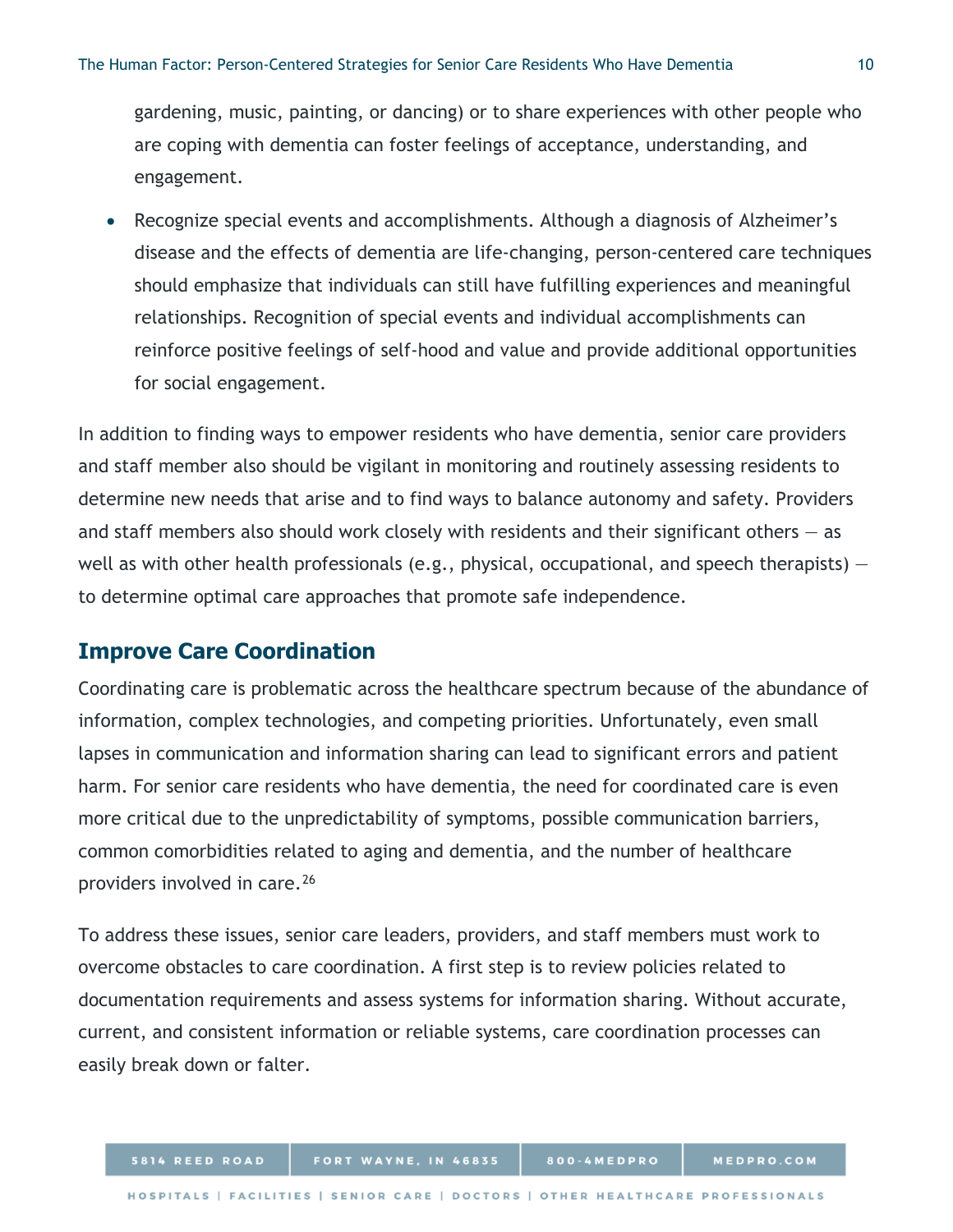Senior care workers also should collaborate with residents' physicians and other healthcare providers to ensure all parties understand residents' treatment goals and care plans as well as

individual roles and responsibilities. Additionally, being well-versed in interventions used to treat dementia (pharmacologic and nonpharmacologic) can help senior care workers better understand the

Without accurate, current, and consistent information or reliable systems, care coordination processes can easily break down or falter."

syndrome and treatment strategies, and they can encourage residents and their significant others to have meaningful discussions about symptom management with their physicians and other medical providers.<sup>[27](#page-13-22)</sup>

Another important step in care coordination is educating residents and their significant others about, and preparing them for, common care transitions. The Alzheimer's Association dementia care practice recommendations explain that "it is important to understand [residents' and families'] need for information about common transitions, including across care settings, such as home to hospital or skilled nursing facility, nursing home to emergency department; within care settings, such as from an emergency department to an intensive care unit; or from one team of clinicians or care providers to another."<sup>[28](#page-13-23)</sup> Education and preparation can help facilitate the transition process and ease concerns about the unknown.

Transitions of care, or "handoffs," also require well-defined processes between facilities (e.g., senior care facilities and hospitals) or within a facility (e.g., across different units or care providers). Facilities should develop policies and procedures for transferring critical information, such as medical records, advance directives, medication information, and recent changes in condition.[29](#page-13-24)

Handoff policies also should establish expectations for written and verbal communication among care providers and the use of appropriate tools, forms, and checklists. "Every member of the health care team must be accountable and responsive to ensure the timely and appropriate transfer of responsibility to the next level or setting of care."<sup>[30](#page-13-25)</sup> Senior care leaders should routinely audit care transition processes to ensure adherence and identify potential areas for improvement.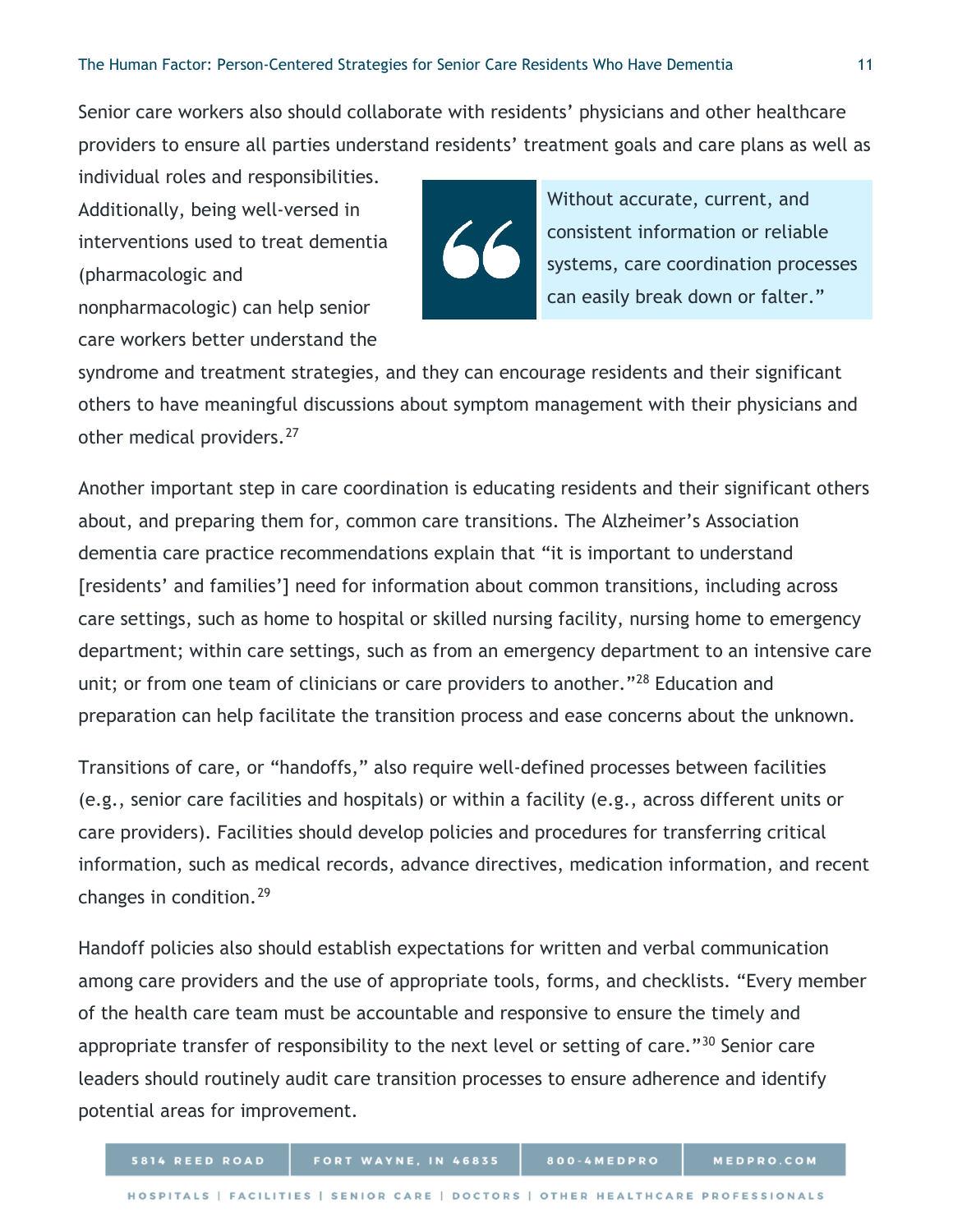Finally, the focus on person-centered care should not be lost during care transitions.

Transitions present an opportunity to revisit and share information regarding the resident's preferences and treatment

goals. Providers and staff members should directly seek residents' input during transitions if the residents are able to participate, or they should consult with



The focus on person-centered care should not be lost during care transitions. Transitions present an opportunity to revisit and share information regarding the resident's preferences and treatment goals."

significant others who can advocate for residents and convey their wishes. When significant transitions of care occur, it is imperative for providers and staff to reevaluate health needs, reassess safety, and revisit goals of care.<sup>[31](#page-13-26)</sup>

# **In Summary**

Dementia is a complex syndrome that presents multiple challenges for care providers, including individuals working in senior care and long-term care facilities. Residents who have dementia can benefit from personalized approaches that focus on treating them with dignity, respecting their personal values and preferences, and balancing safety and independence.

Senior care facilities can support person-centered care through strong leadership advocacy, ample opportunities for provider and staff education related to dementia care, strategies that focus on the importance of residents' self-hood and identity, a culture that promotes empathy, and ongoing quality improvement efforts focused on communication and care coordination.

## **Endnotes**

<sup>1</sup> Fazio, S., Pace, D., Maslow, K., Zimmerman, S., & Kallymer, B. (2018, February). Alzheimer's Association dementia care practice recommendations. *The Gerontologist, 58*(Supplement 1), S1–S9. <https://doi.org/10.1093/geront/gnx182>  $\overline{a}$ 

<sup>&</sup>lt;sup>2</sup> National Institute on Aging. (2017, December 31). What is dementia? Symptoms, types, and diagnosis. Retrieved from [www.nia.nih.gov/health/what-dementia-symptoms-types-and-diagnosis](http://www.nia.nih.gov/health/what-dementia-symptoms-types-and-diagnosis)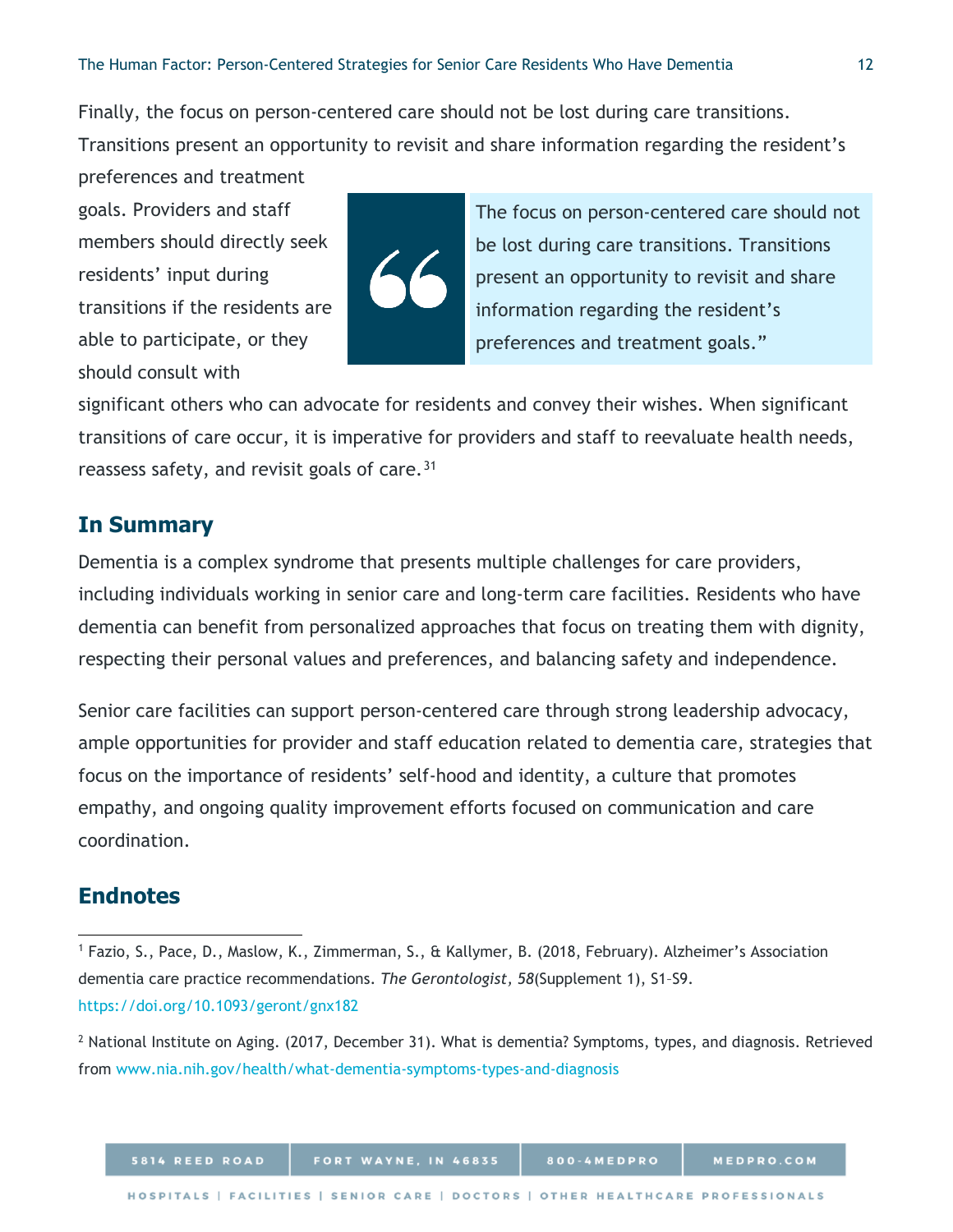<sup>3</sup> Alzheimer's Association. (n.d.). What is dementia? Retrieved from [www.alz.org/alzheimers-dementia/what-is](http://www.alz.org/alzheimers-dementia/what-is-dementia)[dementia](http://www.alz.org/alzheimers-dementia/what-is-dementia)

<sup>4</sup> Alzheimer's Association. (2018, January). *A guide to quality care from the perspectives of people living with dementia.* Retrieved from [www.alz.org/getmedia/a6b80947-18cb-4daf-91e4-7f4c52d598fd/quality-care-person](http://www.alz.org/getmedia/a6b80947-18cb-4daf-91e4-7f4c52d598fd/quality-care-person-living-with-dementia)[living-with-dementia](http://www.alz.org/getmedia/a6b80947-18cb-4daf-91e4-7f4c52d598fd/quality-care-person-living-with-dementia)

<sup>5</sup> Fazio, S., Pace, D., Flinner, J., & Kallmyer, B. (2018, February). The fundamentals of person-centered care for individuals with dementia. *The Gerontologist*, *58*(Supplement 1), S10–S19, <https://doi.org/10.1093/geront/gnx122>

<sup>6</sup> Molony, S. L., Kolanowski, A., Van Haitsma, K., & Rooney, K. E. (2018, February). Person-centered assessment and care planning. *The Gerontologist, 58*(Supplement 1), S32–S47, <https://doi.org/10.1093/geront/gnx173>

 $^7$  Fazio, The fundamentals of person-centered care for individuals with dementia; Gelber, M. (2018, May 9). A psychologist's view of best-practice dementia care. *McKnight's Long-Term Care News.* Retrieved from [www.mcknights.com/blogs/guest-columns/a-psychologists-view-of-best-practice-dementia-care/](http://www.mcknights.com/blogs/guest-columns/a-psychologists-view-of-best-practice-dementia-care/)

<sup>8</sup> Alzheimer's Association, *A guide to quality care from the perspectives of people living with dementia.*

<sup>9</sup> Fazio, et al., Alzheimer's Association dementia care practice recommendations.

<sup>10</sup> Gelber, A psychologist's view of best-practice dementia care.

<sup>11</sup> Molony, et al., Person-centered assessment and care planning.

 $12$  lbid.

<sup>13</sup> SeniorLiving.org (n.d.). A close look at PTSD among aging adults. Retrieved from [www.seniorliving.org/research/ptsd-aging-adults/](http://www.seniorliving.org/research/ptsd-aging-adults/)

<sup>14</sup> Substance Abuse and Mental Health Services Administration. (2014). *SAMHSA's concept of trauma and guidance for a trauma-informed approach.* HHS Publication No. (SMA) 14-4884. Retrieved from [https://store.samhsa.gov/product/SAMHSA-s-Concept-of-Trauma-and-Guidance-for-a-Trauma-Informed-](https://store.samhsa.gov/product/SAMHSA-s-Concept-of-Trauma-and-Guidance-for-a-Trauma-Informed-Approach/SMA14-4884.html)[Approach/SMA14-4884.html](https://store.samhsa.gov/product/SAMHSA-s-Concept-of-Trauma-and-Guidance-for-a-Trauma-Informed-Approach/SMA14-4884.html)

<sup>15</sup> Gilster, S. D., Boltz, M., & Dalessandro, J. L. (2018, February). Long-term care workforce issues: Practice principles for quality dementia care. *The Gerontologist, 58*(Supplement 1), S103–S113, <https://doi.org/10.1093/geront/gnx174>

<span id="page-12-1"></span><sup>16</sup> Alzheimer's Association, *A guide to quality care from the perspectives of people living with dementia.*

<sup>17</sup> Gilster, et al., Long-term care workforce issues: Practice principles for quality dementia care.

<span id="page-12-0"></span> $18$  Fazio, The fundamentals of person-centered care for individuals with dementia.

 $19$  Ibid.

| 5814 REED ROAD | <b>FORT WAYNE, IN 46835</b>                                                     | 800-4MEDPRO | <b>MEDPRO.COM</b> |
|----------------|---------------------------------------------------------------------------------|-------------|-------------------|
|                | HOSPITALS   FACILITIES   SENIOR CARE   DOCTORS   OTHER HEALTHCARE PROFESSIONALS |             |                   |